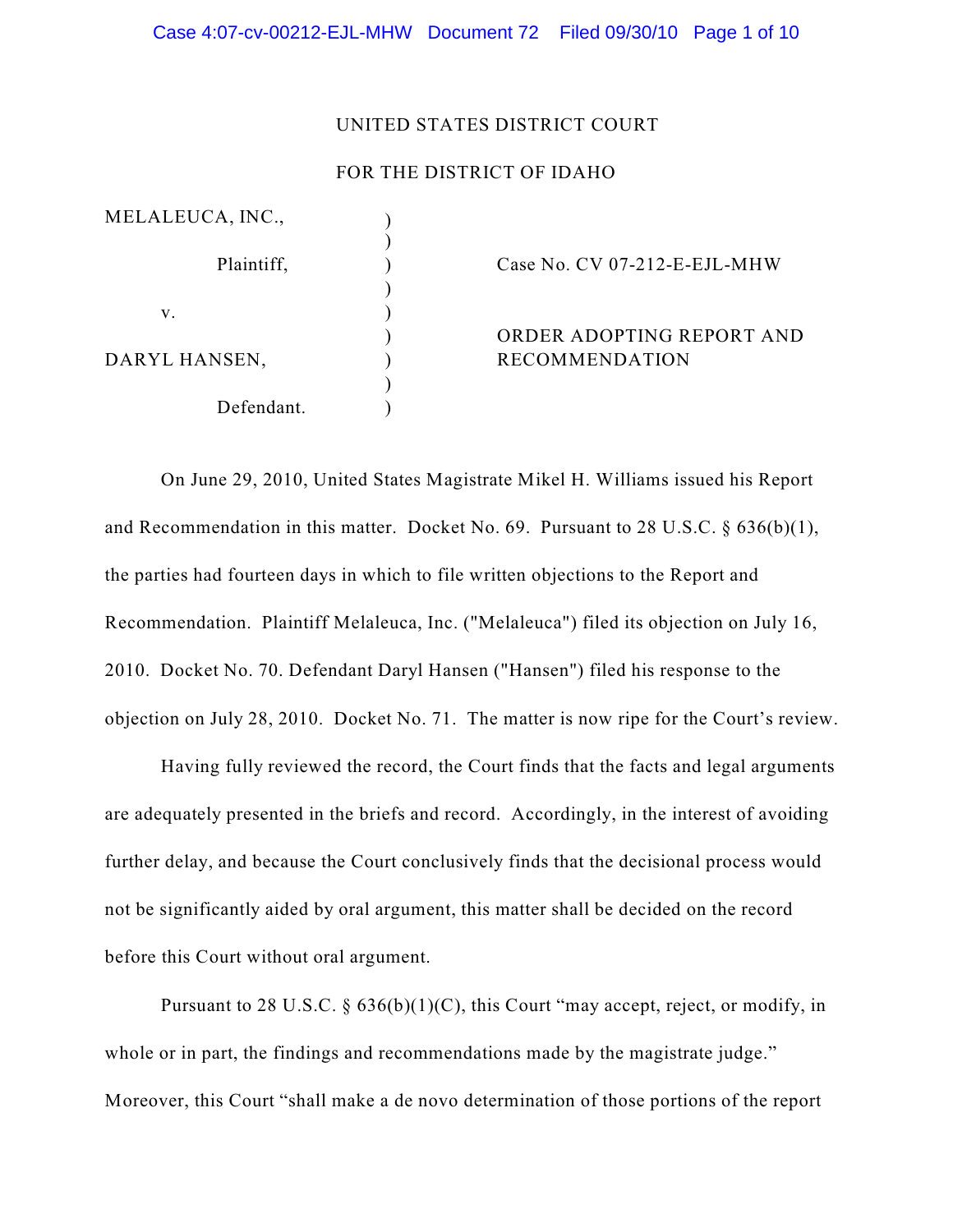which objection is made." *Id.* In *United States v. Reyna-Tapia*, 328 F.3d 1114, 1121 (9th

Cir. 2003), the court interpreted the requirements of 28 U.S.C.  $636(b)(1)(C)$ :

The statute [28 U.S.C.  $\S 636(b)(1)(C)$ ] makes it clear that the district judge must review the magistrate judge's findings and recommendations de novo if objection is made, but not otherwise. As the *Peretz* Court instructed, "to the extent de novo review is required to satisfy Article III concerns, it need not be exercised unless requested by the parties." *Peretz*, 501 U.S. at 939 (internal citation omitted). Neither the Constitution nor the statute requires a district judge to review, de novo, findings and recommendations that the parties themselves accept as correct. *See Ciapponi*, 77 F.3d at 1251 ("Absent an objection or request for review by the defendant, the district court was not required to engage in any more formal review of the plea proceeding."); *see also Peretz*, 501 U.S. at 937-39 (clarifying that de novo review not required for Article III purposes unless requested by the parties) . . . .

*See also Wang v. Masaitis*, 416 F.3d 993, 1000 & n.13 (9th Cir. 2005). Based on the

objections filed in this case, the Court has conducted a de novo review of the record

pursuant to 28 U.S.C.  $\S$  636(b).

# **FACTUAL BACKGROUND**

The Court adopts the factual summary set forth by Judge Williams in the Report

and Recommendation, pp. 2-3:

Defendant Hansen resides in California and at the time of these alleged events, worked as an independent marketing executive for a multilevel marketing company called ITV. In connection with the work he performed for ITV, Hansen would attempt to get ITV customers to join ITV, performing the same type of work. Melaleuca, an Idaho corporation, is engaged in a similar type of business model. Melaleuca encourages its customers to become marketing executives by referring family and friends to Melaleuca to purchase its products and allowing them to earn commission on any orders made by the referred individuals.

Additionally, Melaleuca is the owner of the domain name iglide.net. Through iglide.net, Melaleuca gives their marketing executives the option of purchasing Internet services, including e-mail. Melaleuca provides e-mail accounts through the iglide.net domain name and provides Internet access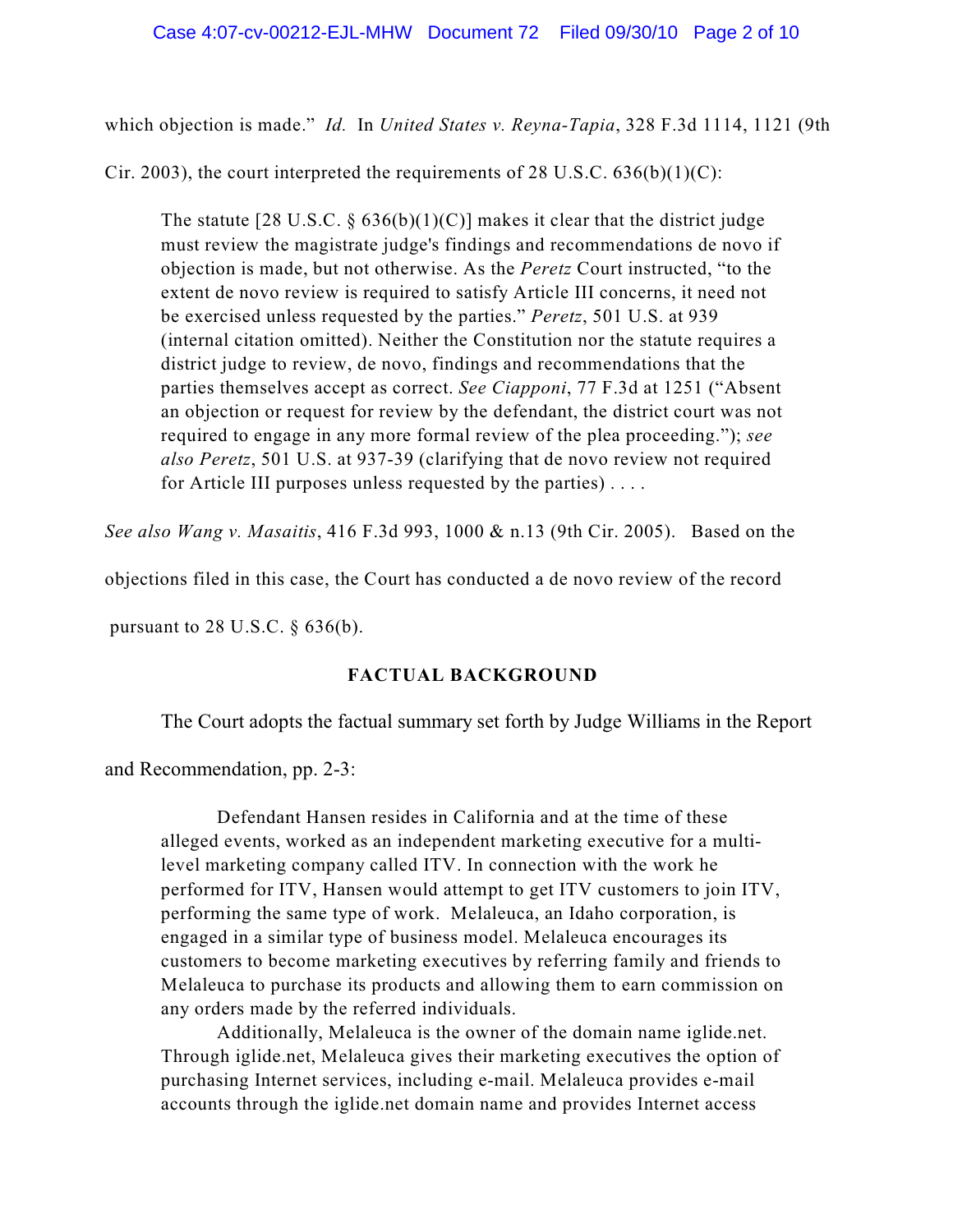through a third-party Internet Service Provider ("ISP"), IP Applications. (Nye Aff., Docket No. 43-3, ¶¶ 4-5.)

After Hansen began working at ITV, he contacted individuals via email, some of whom worked at Melaleuca, and inquired whether they would be interested in hearing about a new business opportunity. The e-mails gave a brief description of how ITV works, exulted the benefits of working for ITV and asked the individuals to call him. It has been represented at an earlier hearing that Hansen was aware that several of these individuals worked at Melaleuca. Some of the Melaleuca marketing executives he contacted were users of the iglide.net e-mail service.

Melaleuca has brought four causes of action against Hansen, including violation of the Controlling the Assault of Non-Solicited Pornography and Marketing Act of 2003 ("CAN-SPAM" Act), 15 U.S.C. § 7701, *et seq.*, violation of the Idaho Consumer Protection Act ("ICPA"), misappropriation of trade secrets and tortious interference with contract.

In the Report and Recommendation, Judge Williams recommends Defendant's

motion to dismiss be granted and the state law claims dismissed without prejudice. Judge Williams determined pursuant to Ninth Cirucit law Melaleuca did not have standing to bring the CAN-SPAM claim as it is not an internet service provider and did not establish it had been adversely affected by Hansen's alleged actions. Melaleuca objects to both these findings.

#### **PROCEDURAL ISSUES**

## **1. Opportunity for Further Briefing**

Melaleuca complains in its objection that it was unreasonable for Judge Williams to have relied on a Ninth Circuit case decided after the briefing was finalized on the motion to dimisss, *Gordon v. Virtumundo, Inc.,* 575 F.3d 1040 (9th Cir. 2009), without giving the parties the opportunity to file additional briefing. The Court respectfully disagrees that Judge Williams was required to allow additional briefing. At the time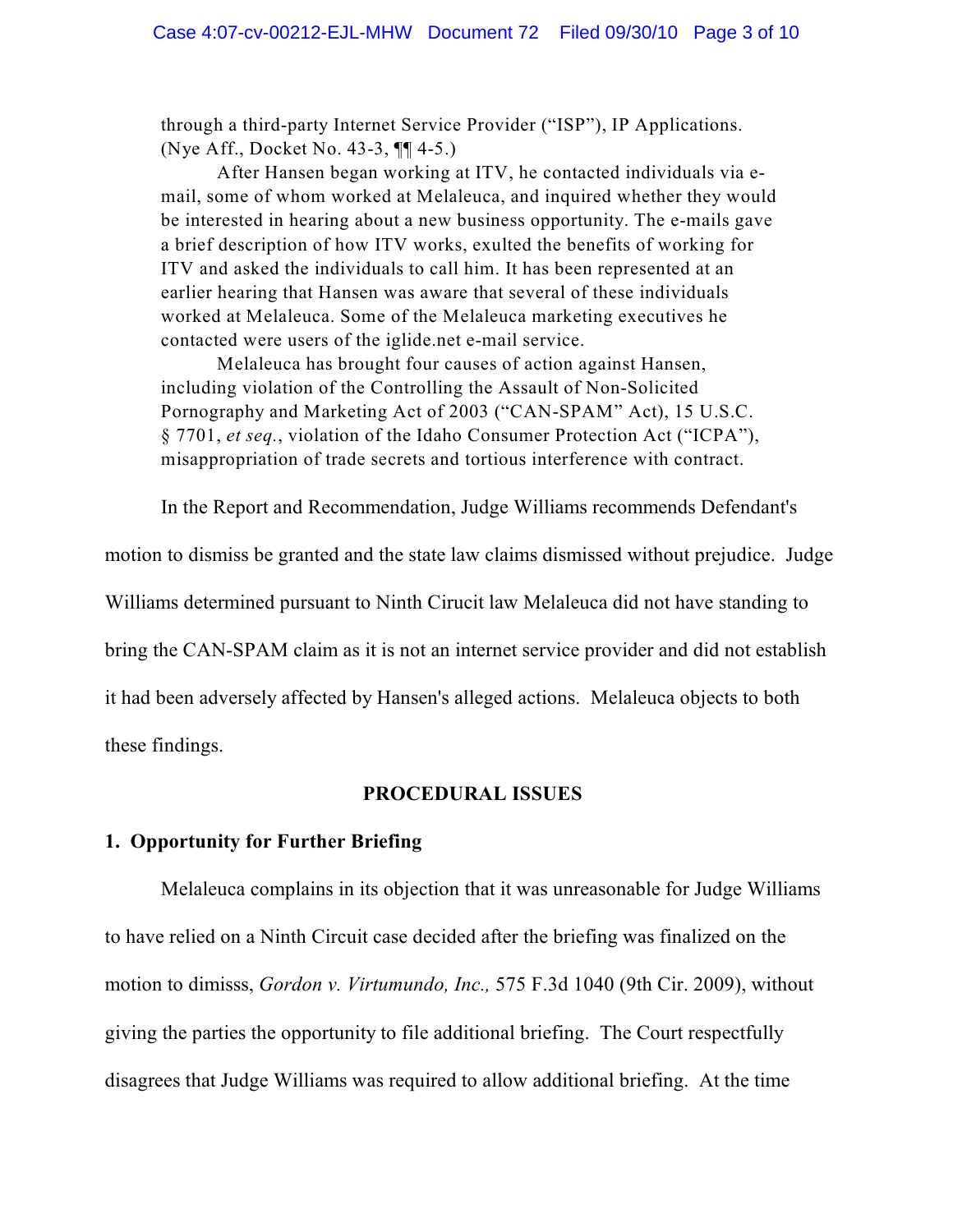## Case 4:07-cv-00212-EJL-MHW Document 72 Filed 09/30/10 Page 4 of 10

Melaleuca informed the Court that settlement negotiations had failed in April 2010, the decision in Gordon had been out for eight months. Melaleuca's counsel specifically indicated in its status report of April 9, 2010 that Judge Williams should decide the pending motion without oral argument and did not ask for leave to file supplemental briefs. Docket No. 65. Moreover, courts regularly review and take into account new case law that comes to the court's attention in researching pending motions. Finally, Plaintiff had the opportunity to argue the implications of the Gordon case in its objection, so it has not been prejudiced in any manner and this procedural objection is denied.

#### **2. Standard of Review**

Next, Plaintiff argues that the motion to dismiss should be converted to a motion for summary judgment as facts outside the Complaint have been relied upon by the Magistrate Judge. Plaintiff continues that under the summary judgment standard there are genuine issues of material fact that prevent the CAN-SPAM claim from being dismissed. The Court finds the Magistrate Judge Williams properly set forth the standard of review when he stated if matters outside the Complaint are considered, the motion is converted to a motion for summary judgment. Judge Williams then set forth the proper standard of review for a motion for summary judgment pursuant to Fed. R. Civ. P. 56. Clearly, numerous affidavits have been submitted by the parties related to the motion to dismiss. Accordingly, the motion to dismiss will be analyzed as a motion for summary judgment just as Judge Williams did.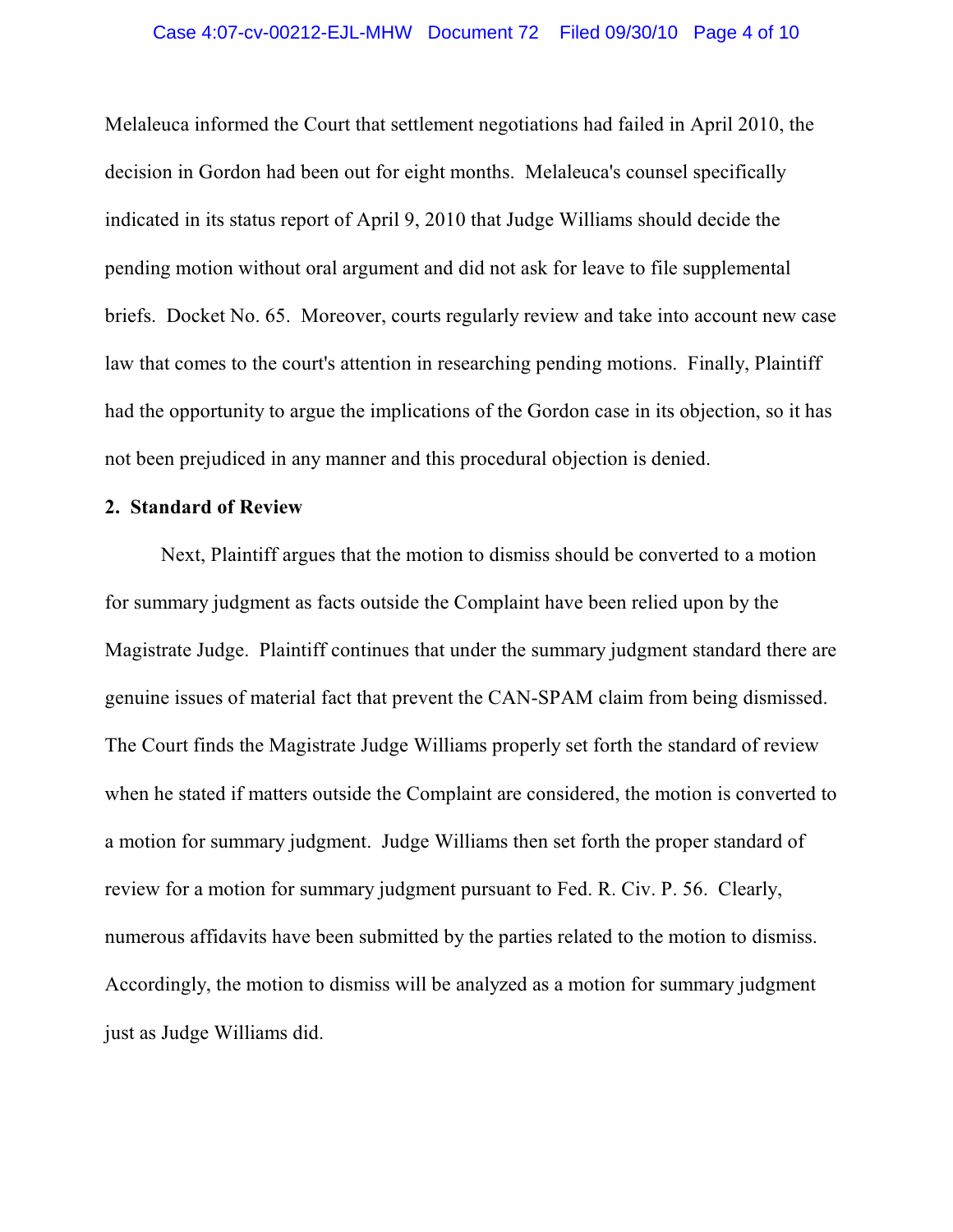### **ANALYSIS OF OBJECTIONS ON THE MERITS**

The issue in the motion to dismiss is whether or not Melaleuca has standing to bring an action under CAN-SPAM. "The CAN-SPAM Act became effective on January 1, 2004, and was enacted in response to mounting concerns associated with the rapid growth of spam emails." *Id.* at 1047. "The Act does not ban spam outright, but rather provides a code of conduct to regulate commercial email messaging practices. Stated in general terms, the CAN-SPAM Act prohibits such practices as transmitting messages with 'deceptive subject headings' or 'header information that is materially false or materially misleading.'" *Id.* at 1047-48.

The CAN-SPAM Act's enforcement provision empowers the Federal Trade Commission, state attorneys general, and other state and federal agencies to pursue legal actions to enforce the Act's provisions 15 U.S.C. § 7706(a), (b), (f). Congress also provided a limited private right of action, which states: A "provider of Internet access service ["IAS"] adversely affected by a violation of"  $\S$  7704(a)(1), (b), or (d), or "a pattern or practice that violates"  $\S 7704(a)(2)$  through (5) of the Act "may bring a civil action in any district court" to enjoin further violation by a defendant or to recover either actual or statutory damages, whichever is greater. 15 U.S.C.  $§ 7706(g)(1).$ 

*Id.*

# **1. Is Melaleuca an Internet Service Provider?**

Melaleuca objects to the magistrate judge's finding that it is not a *bona fide* internet service provider ("ISP")and argues the *Gordon* case should not be so narrowly construed. While the facts of this case are different than those presented in *Gordon*, the legal analysis of *Gordon* still applies to the case at bar. It is undisputed that Melaleuca is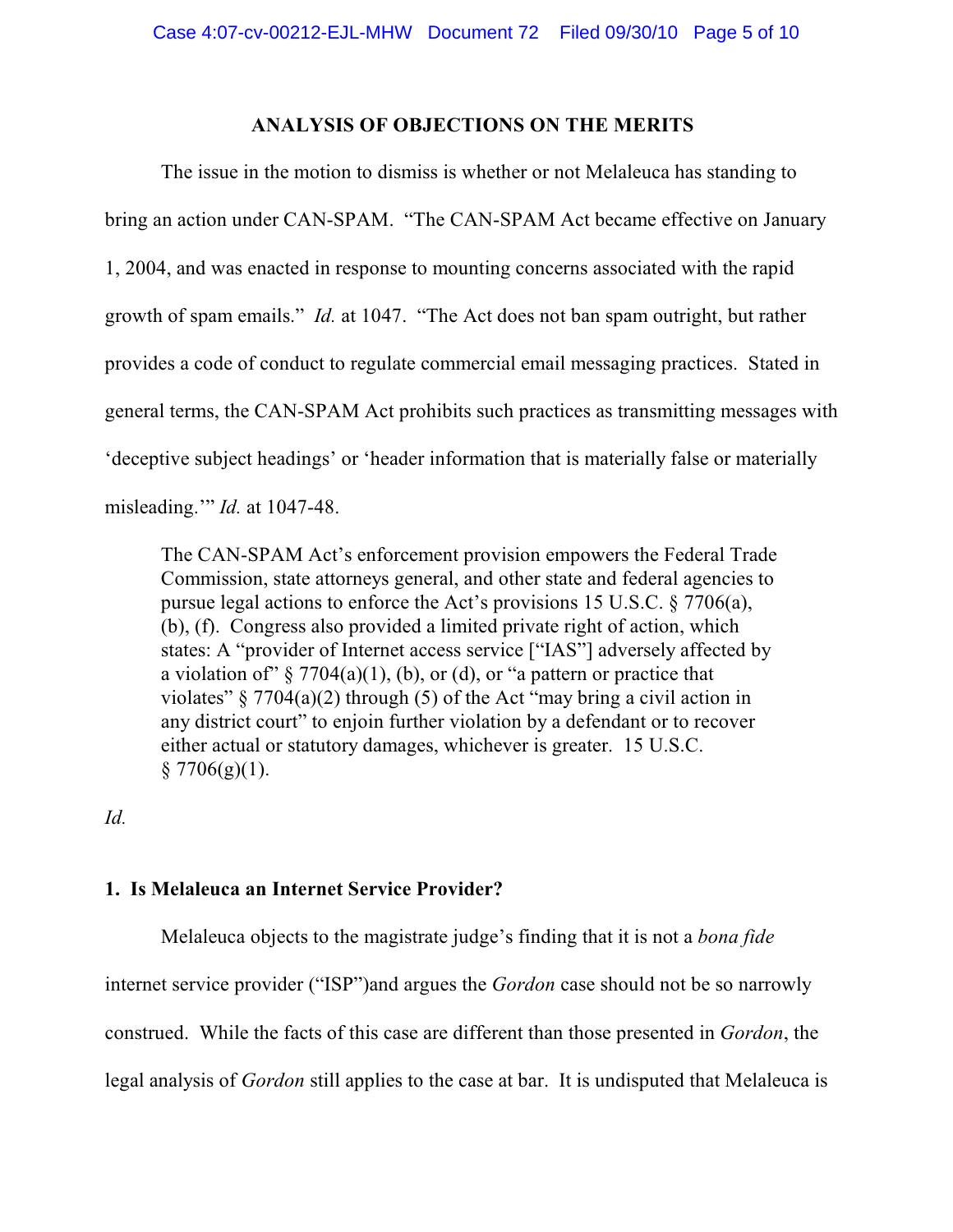## Case 4:07-cv-00212-EJL-MHW Document 72 Filed 09/30/10 Page 6 of 10

not a traditional internet service provider. Melaleuca is the owner of the domain name iglide.net, however, Melaleuca provides email and internet access through a third party internet service provider, IP Applications. Melaleuca does not own or operate IP Applications. Melaleuca does not have access or control over the hardware that enables internet access to iglide.net customers. Melaleuca does not control the spam filters applied to emails by IP Applications.

In *Gordon*, the Ninth Circuit held that Congress "conferred standing only on a narrow group of possible plaintiffs" and CAN-SPAM "provides for a limited right of action by *bona fide* Internet service providers." *Gordon* at 1049-50. The Court agrees with Judge Williams that under the specific undisputed facts of this case viewed in a light most favorable to Plaintiff, Melaleuca is not a *bona fide* ISP as intended by Congress. Just like the plaintiff in *Gordan* who owned a domain name but leased server space on GoDaddy.com for internet service, Melaleuca owns a domain name but is not the internet service provider.

 The Court also rejects Melaleuca's attempt to establish standing after filing its complaint and before filing its response to the motion to dismiss by having IP Applications assign its CAN-SPAM claims to Melaleuca. As indicated by Judge Williams, "[s}tanding is determined at the time an action is commenced." *See Minneapolis & St. L. R.R. Co. V. Peoria & Pekin Union Ry. Co.*, 270 U.S. 580, 586 (1926); *Lugan v. Defenders of Wildlife*, 504 U.S. 555, 569 n. 4 (1992). Report and Recommendation n. 2.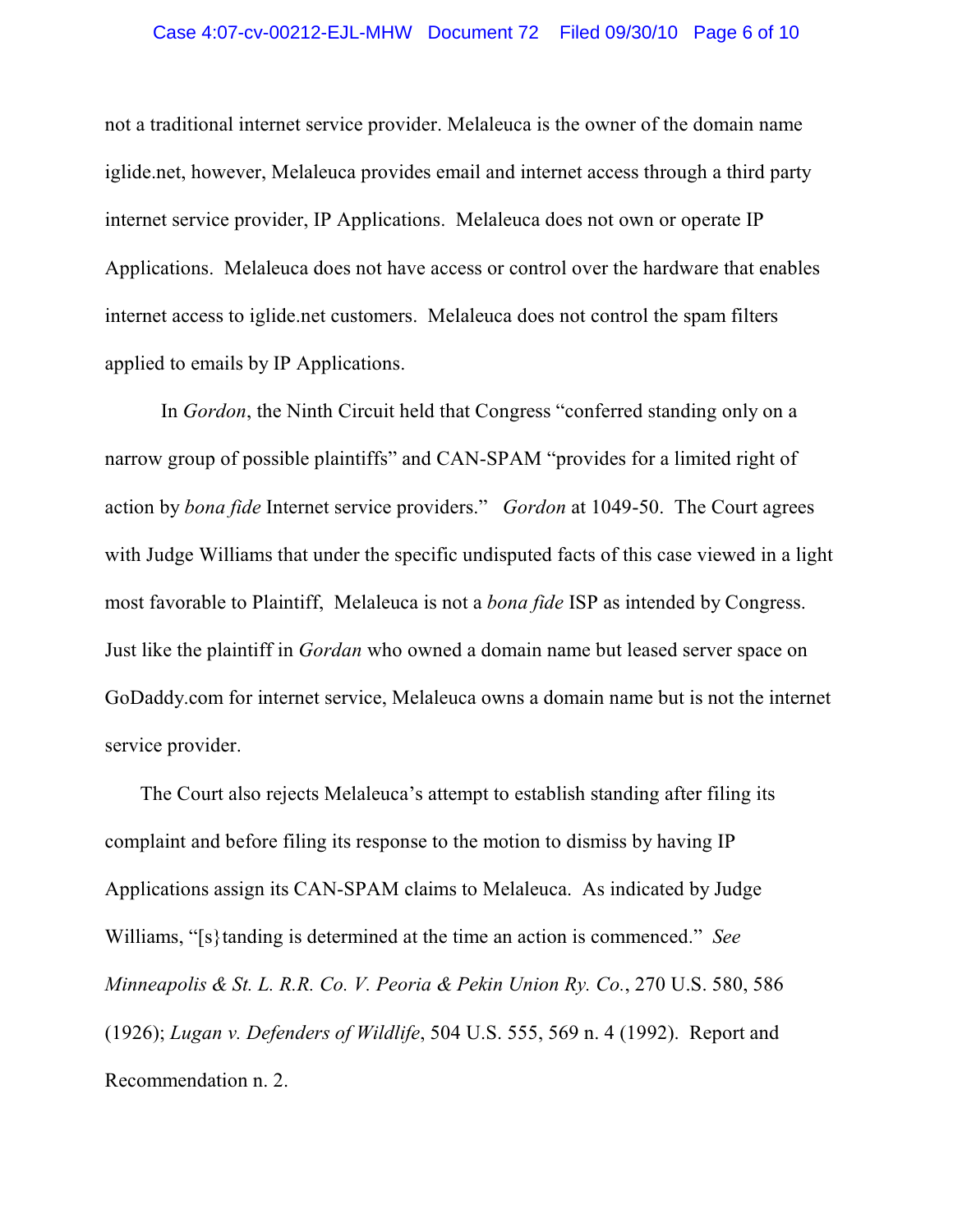### **2. Was Melaleuca Adversely Affected?**

Plaintiff also argues the magistrate judge erred in finding Melaleuca was not adversely affected by the alleged 1400 emails sent by Hansen. Alternatively, even if the Court is incorrect on whether Melaleuca could be considered an ISP, Melaleuca has not created a genuine issue of material fact regarding whether it was "adversely affected."

[T]he harm must be both real and of the type experienced by ISPs. While the harm need not be significant in the sense that it is grave or serious, the harm must be of significant to a bona fide IAS provider, something beyond the mere annoyance of spam and great thean the negligible burdens typically borne by an IAS provider in the ordinary course of business.

 *Gordon* at 1053-54. The Ninth Circuit went on to state that routine business concerns and operating costs are not sufficient to allow an ISP access to CAN-SPAM's significant statutory damage provisions. *Id.* While the Court cannot disagree with Melaleuca's claim that spam "in general" increases the costs it has to pay to its ISP, IP Applications, Melaleuca has not established any direct adverse affect or additional costs incurred due to the alleged limited number of emails sent by Hansen. Melaleuca speculates there may have been some "loss of goodwill" from the six complaints it received, but Melaleuca is unable to satisfy the test of "adverse affect" required by *Gordon*. This Court agrees with Judge Williams that the type of harm alleged by Melaleuca does not create a genuine issue of material fact because even assuming the harm alleged occurred, it does not satisfy the legal test Congress intended for ISP providers being adversely affected. Therefore, the federal CAN-SPAM claims must be dismissed as a matter of law.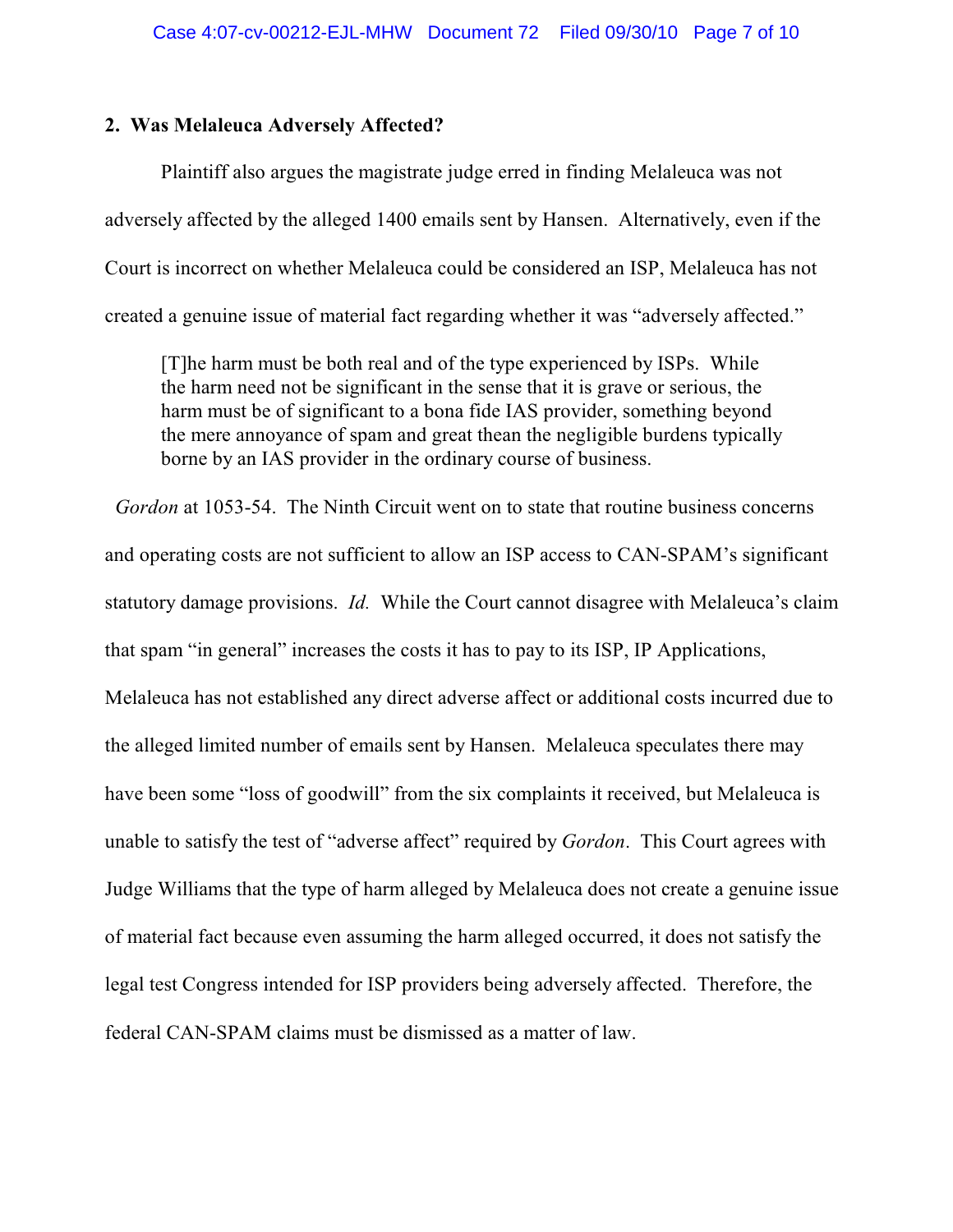## **3. Is Dismissal of the CAN-SPAM Claim With or Without Prejudice?**

Melaleuca argues if the Court decides to grant the motion to dismiss, it should dismiss the CAN-SPAM claims without prejudice instead of with prejudice. While Judge Williams did not specifically state whether the recommended dismissal was with or without prejudice, the Court agrees with Plaintiff that a dismissal based on a lack of standing is not an adjudication on the merits and should be without prejudice. *See Fleck and Associates, Inc. v. Phoenix, City of, an Arizona Mun. Corp.*, 471 F.3d 1100, 1106-07 (9th Cir. 2006).

#### **4. Should the Court Retain Jurisdiction Over Remaining State Law Claims?**

Judge Williams recommended declining to exercise supplemental jurisdiction over the state law claims. Plaintiff argues the Court should grant Plaintiff leave to amend to establish diversity over the state law claims. It is undisputed that the parties are diverse, but no allegation of damages related to the state law claims was contained in the Complaint. Based on the Court's finding of no adverse affect on Melaleuca for the alleged federal claims, the Court finds it difficult to imagine how Plaintiff could establish damages of at least \$75,000 that were not purely speculative based on the alleged emails sent to its customers. To rely on what effectively is mere speculation and conjecture is contrary to the Ninth Circuit's requirement that the jurisdictional determination be grounded on a factual basis that is similar in quality to "summary-judgement-type evidence." *Matheson v. Progressive Specialty Ins. Co.*, 319 F.3d 1089, 1090 (9th Cir.